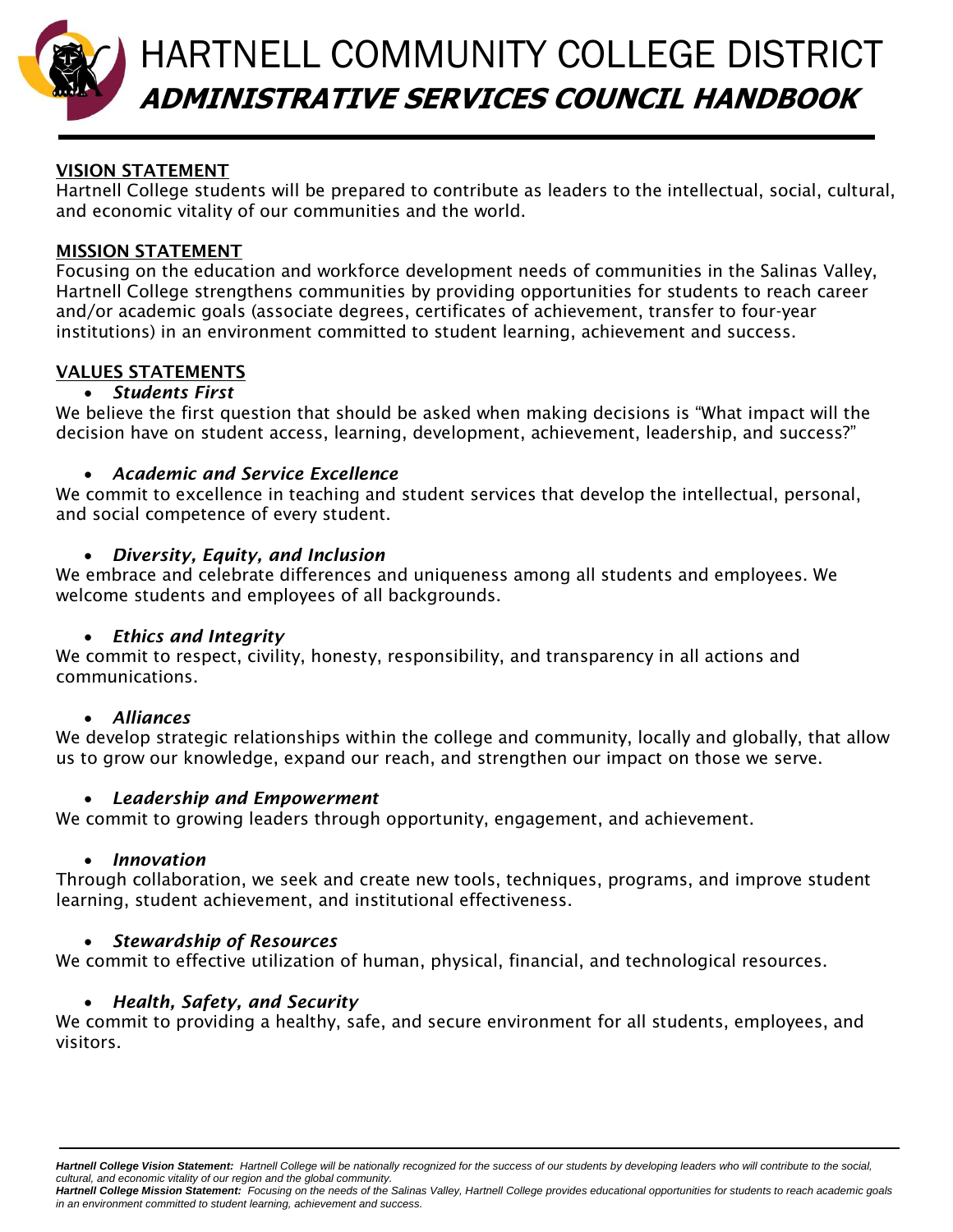# **GENERAL OPERATING PROCEDURES FOR GOVERNANCE COUNCILS**

All Governance Council meetings will be conducted using Robert's Rules of Order. The College Planning Council will have authority for the following aspects of the Governance System and for establishing the following general operating procedures for all Councils.

- Member Responsibility and Expectations for Participating in Governance
- Voting to Recommend Action/Approval
- Purpose of Each Council
- Establishing and Discontinuing Governance Councils
- Determining Required Membership Categories for Each Council
- Procedure for Placing Items on Agendas
- Reporting (To Whom or Which Group Recommendations are Forwarded)
- Providing and Updating the Handbook and Agenda format for all Governance Councils
- Process for Evaluation of Councils and Governance System Effectiveness

# **STRATEGIC PLAN 2019-2024 CORE OUTCOMES**

- Core Outcome 1 Degree/Certificate Completion
- Core Outcome 2 Degree/Certificate Completion Efficiency (Units & Time)
- Core Outcome 3 Transfer to Four-Year Institutions

Core Outcome 4 – Student Employment Following Training and/or Degree/Certificate Completion

# **MEMBERSHIP (and terms of service)**

- $\Diamond$  Vice President of Administrative Services (Chair, permanent)
- Vice President of Information & Technology Resources (permanent)
- $\Diamond$  Vice President of Human Resources/EEO (permanent)
- $\lozenge$  Controller (permanent)
- $\Diamond$  Executive Director of Facilities Planning and Construction Management (permanent)
- $\Diamond$  Director of Student Affairs, Department of Supportive Programs and Services (permanent)
- $\Diamond$  Dean of Academic Affairs or designee (2-year term, to be appointed by the superintendent/president)
- $\Diamond$  Dean of Student Affairs or designee (2-year term, to be appointed by the superintendent/president)
- $\Diamond$  3 Faculty (2-year term, to be appointed by Academic Senate)
- $\Diamond$  1 Part time Faculty (1-year term, to be appointed by Academic Senate)
- $\lozenge$  5 Classified (3 CSEA, 2 L-39, 2-year term, to be appointed by CSEA and L-39)
- $\Diamond$  1 Classified Manager, Supervisor, or Confidential (2-year term, to be appointed by the superintendent/president)
- 2 Students (1-year term, to be appointed by Associated Students)

# **MEMBER RESPONSIBILITY AND EXPECTATIONS FOR PARTICIPATING IN GOVERNANCE**

- $\lozenge$  Council members are responsible for keeping their constituent groups informed about Council actions and matters under review and consideration.
- $\Diamond$  Council members commit to representing and working toward the best interests of all students, the college, and the community, although each member is encouraged to interact with and express the viewpoints of his/her constituent group.
- $\lozenge$  Council members commit to preparing in advance of meetings, and to participating fully in Council meetings.
- $\Diamond$  Council members commit to engaging in civil and respectful discussion, debate, and deliberation.
- $\Diamond$  Council members commit to working toward consensus in Council deliberations prior to taking action. Council members reserve their right to cast an independent vote.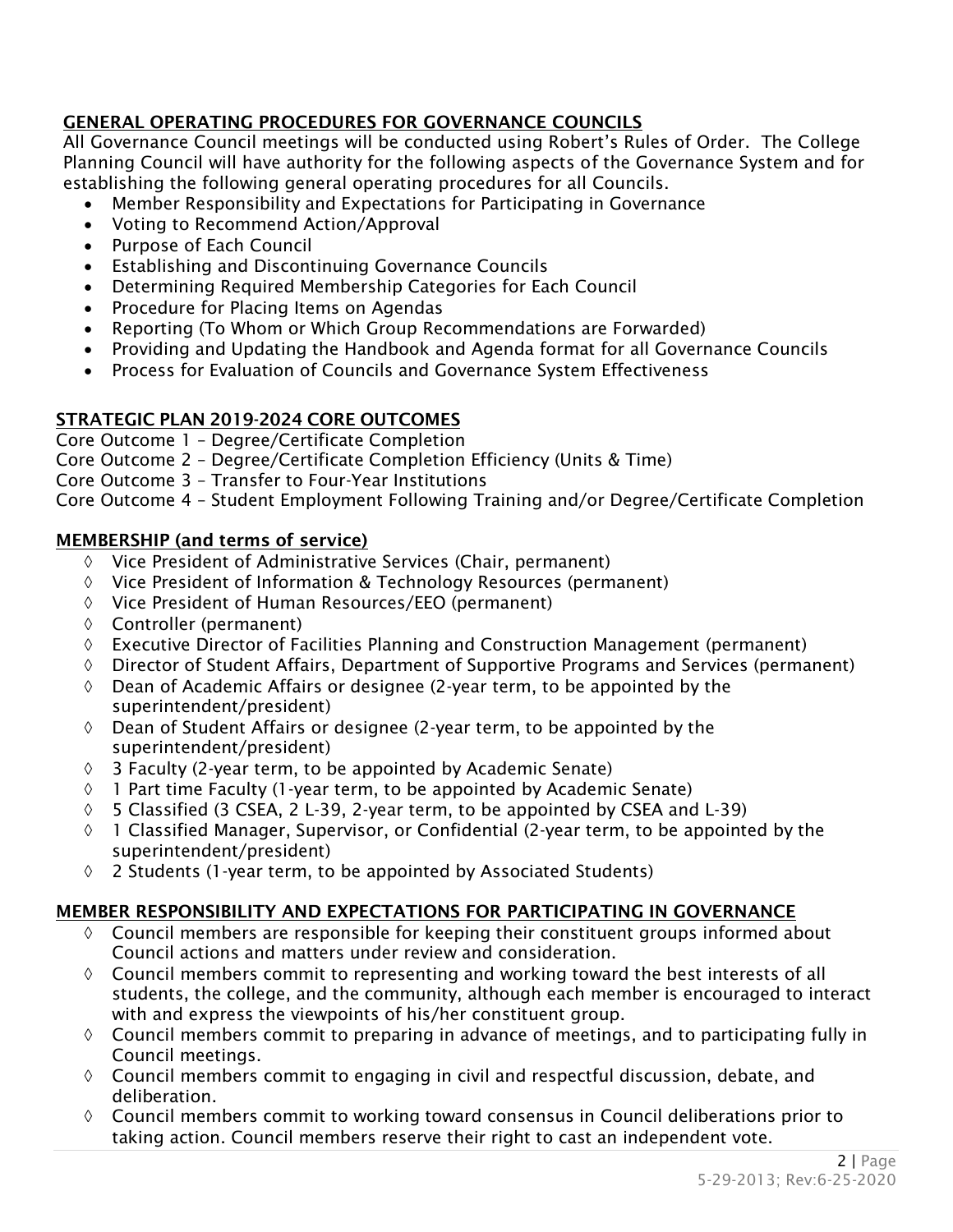# **FREQUENCY OF MEETINGS**

Monthly during the academic year

## **VOTING TO RECOMMEND ACTION/APPROVAL**

Recommended action/approval: The Administrative Services Council shall be governed by Robert's Rules or Order, latest revised edition.

#### **PURPOSE**

The Administrative Services Council maintains an open and transparent structure in support of college needs. The Council is governed by a group of members consisting of administration, faculty, confidential, and classified employees. The Council develops and implements district-wide policies and procedures, responds to reports from district/campus committees, monitors strategic plan and program review for respective areas, and articulates budget requests. The Council will develop, review, and evaluate policies and procedures, and set direction for facilities in accordance with the vision, mission, core values, and strategic plan for the College.

#### **RECEIVES INFORMATION FROM**

The following sources appropriate to the work of the Council, including but not limited to: employees, students, other councils and committees, Academic Senate, program reviews, SLOs, accreditation, performance indicators, site visits, institutional effectiveness outcomes, existing plans and initiatives, labor market information, community and partner input, other trends and/or forecasts.

#### **MAKES RECOMMENDATIONS TO**

- $\diamond$  College Planning Council
- $\diamond$  Other Councils, Committees, Academic Senate

## **AGENDAS**

The chairs and/or co-chairs develop the agenda for council meetings. Any individual (student or employee) who wants an item placed on the agenda must submit the item in writing to the chair and/or co-chairs.

## **COUNCIL RESPONSIBILITIES**

- 1. COUNCIL RECOMMENDATIONS
	- $\Diamond$  Communicates interests and concerns of staff and constituency groups
	- $\lozenge$  Communicates council actions to staff and constituency groups

## 2. BOARD POLICIES & ADMINISTRATIVE PROCEDURES

 $\Diamond$  Prepare, review, and recommend new or revised Board policies and administrative procedures for submission to the superintendent/president.

## 3. ACCREDITATION

- $\Diamond$  Review and keep knowledge current regarding accreditation standards, eligibility requirements, and policies related to the Administrative Services Council.
- $\Diamond$  Provide input when appropriate to accreditation processes.
- $\Diamond$  Promote a campus culture that is focused on accreditation, inclusive of but not limited to institutional activities that foster assessment, evidence building, and continuous improvement.